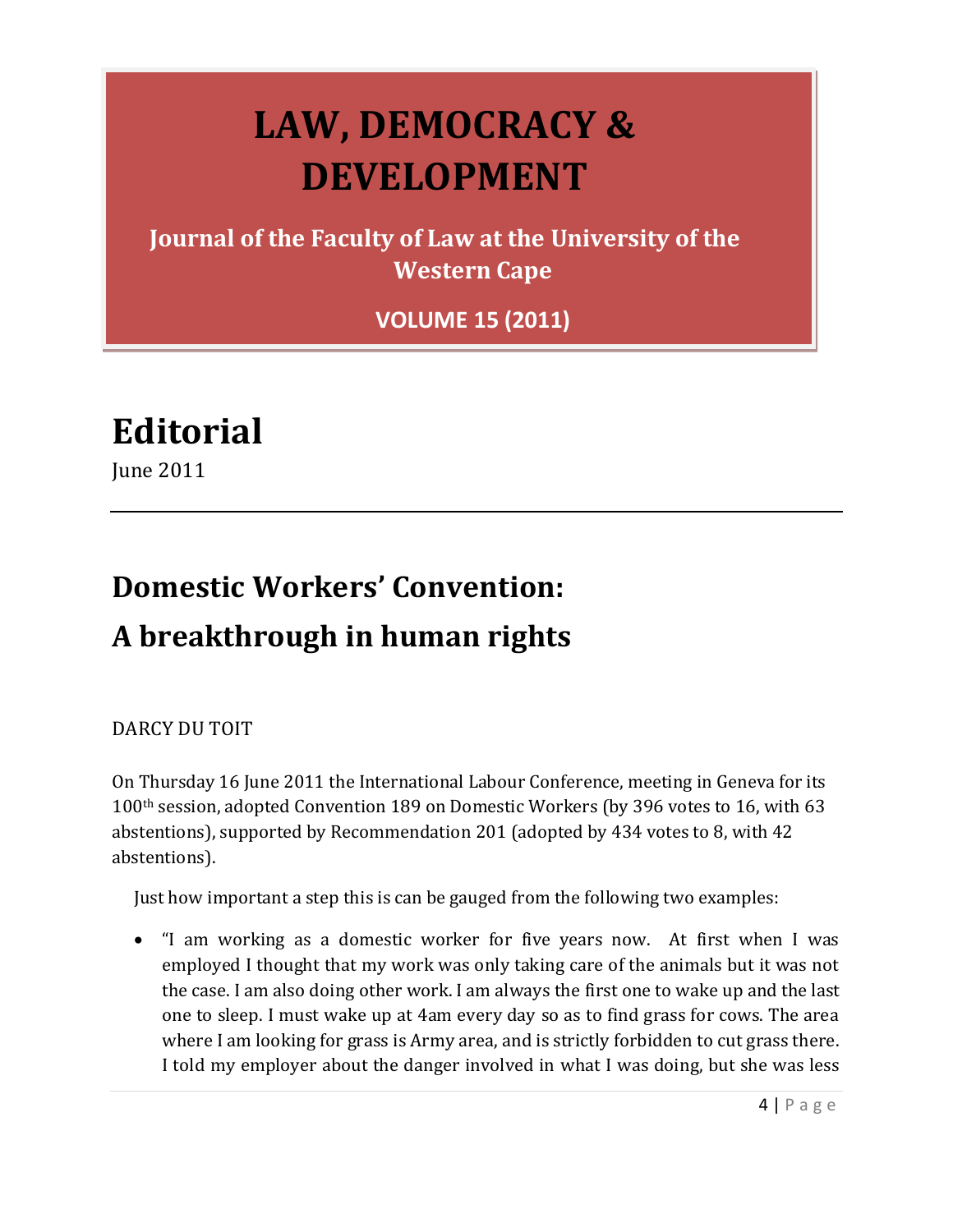### LAW, DEMOCRACY & DEVELOPMENT / VOL 15 (2011)

concerned. One day the army men caught me and I was [beaten] badly, I went back home I told the employer; again she said it was up to me. I have been working for a long time without receiving any salary for the reason that the employer is keeping it for me. I am doing all this work without wearing Personal Protective Equipment (PPE). Now I have developed the problem of back ache, and my hands and legs are painful which makes me the work very difficult."<sup>1</sup>

 "Doctors in Sri Lanka on August 27, 2010, operated on Lahadapurage Daneris Ariyawathie, 49, to remove nails and metal objects she said her Saudi employers had hammered into her body after she complained of being overworked. Ariyawathie had worked in a Riyadh home since March before her Saudi employers returned her to Sri Lanka in late August.

"'The abuse suffered by this woman is not an isolated incident, but one of countless cases of abuse and exploitation of migrant domestic workers,' said Christoph Wilcke, senior Middle East researcher at Human Rights Watch … Saudi employers typically confiscate a domestic worker's passport and confine her to the house, even when she is not working. Many are locked in. Saudi law also requires an employer's written consent for a domestic worker to change employers or to obtain an exit visa to leave the country. These measures, known as the sponsorship, or *kafala*, system, combine to give the employer inordinate control over the worker and to block avenues for the worker to seek redress for abuses, Human Rights Watch said."<sup>2</sup>

Countless other instances of ill-treatment and exploitation of domestic workers could be given, also in developed countries where the rule of law normally prevails. Not only labour rights are involved; around the world, domestic workers' rights to freedom of movement, freedom of association, freedom of expression and freedom and security of the person, to name but a few, are violated with impunity.

Even where abuse does not take extreme forms, domestic workers have for generations formed one of the most disempowered and neglected sections of the workforce, if not expressly excluded from legal protection (as was the case in South Africa until 1994), then in practice unorganised, overlooked by traditional trade unions and unable to benefit from

 $\overline{a}$ 

<sup>1</sup> Interview with domestic worker in Mazizini-Gongo la Mboto, Ilala District, Dar es Salaam Region, Tanzania, 7 October 2010, in Deograsia Vuluwa *WIEGO Occupational Health and Safety Research on Domestic Workers in Tanzania* Report by Conservation, Hotels, Domestic Social Services and Consultancy Workers Union (CHODAWU) December 2010 (unpublished) at 8.

<sup>&</sup>lt;sup>2</sup> Human Rights Watch "Saudi Arabia: Domestic Worker Brutalized" (2 September 2010) at http://www.hrw. org/en/news/2010/09/02/saudi-arabia-domestic-worker-brutalized (accessed 15 June 2011).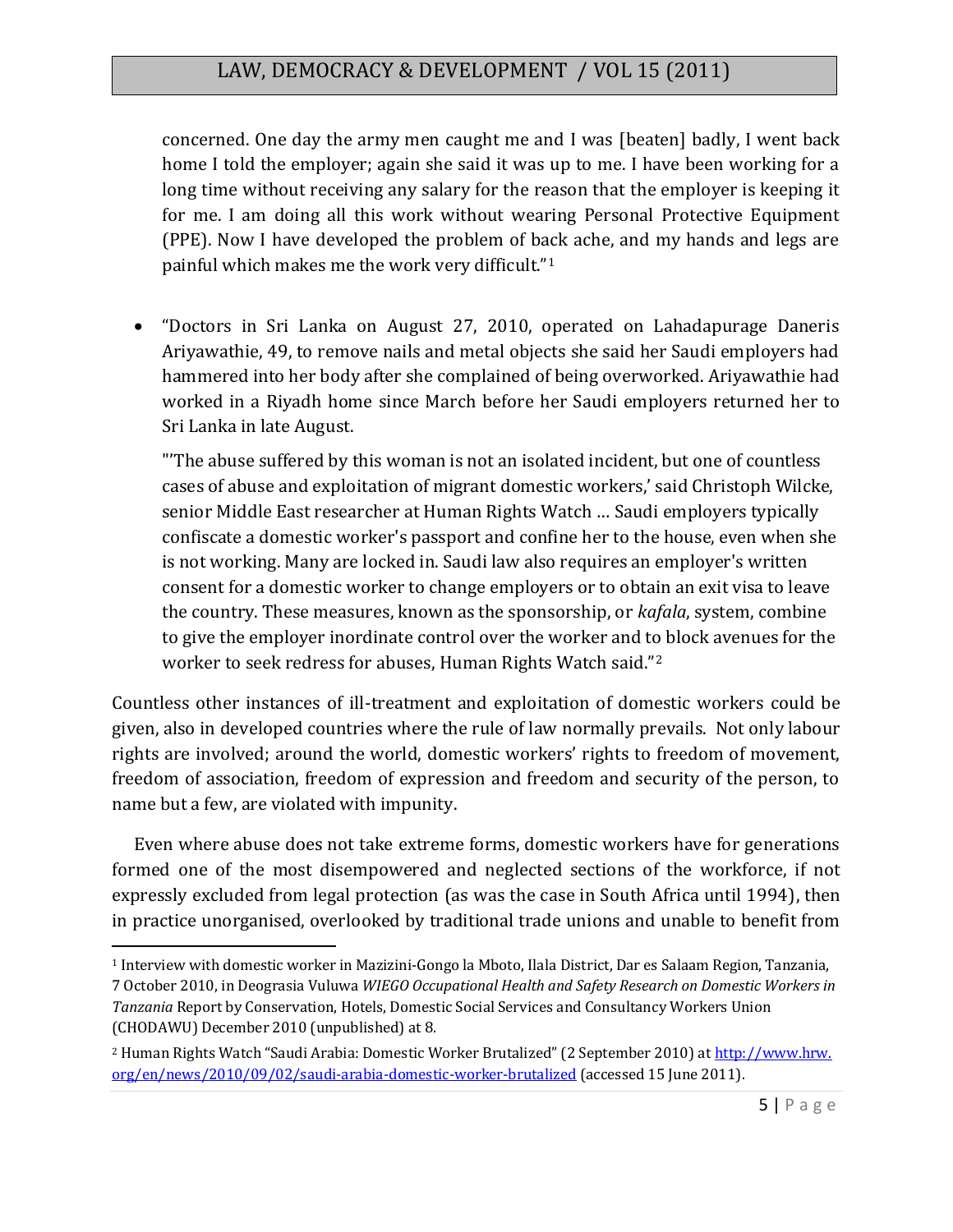#### LAW, DEMOCRACY & DEVELOPMENT / VOL 15 (2011)

rights designed for "standard" employees (i.e., full-time or "permanent" employees in formal workplaces).

Given that there are up to 100 million domestic workers in the world – in South Africa the number fluctuates around one million – the conditions experienced by so many of them, and by extension their families, represent a human rights failure of significant proportions whereby tens of millions of people are prevented from achieving their full potential as persons, workers and citizens.

What renders the situation all the more deplorable, if not perverse, is the fact that domestic workers play an indispensable role in the economy. By their labour they free many thousands of others – usually women – from household tasks and enable them to do other work, often in key functions. Despite this, their contribution remains largely invisible and under-valued – or worse.

These realities help to explain the significance of Convention 189. Scenes of jubilation among domestic worker representatives present in Hall XVIII of the Palais des Nations when the text of the draft Convention was agreed gave a sense of the historic nature of the occasion, as did the fact that all clauses of the Convention as well the Recommendation were adopted by the hundreds of government, employers' and workers' representatives in the Committee on Domestic Workers – sometimes after sharp debate – without once being forced to a vote. The message is that domestic workers are human beings with rights, not servants to be treated as their employers may deem fit, and – crucially – whose rights need to be regulated in more specific ways, adapted to the unique conditions of domestic employment, if they are to be meaningful.

It is, therefore, not the end of the process. The next challenge is to persuade member states of the ILO to ratify the Convention. (Technically, the Convention only takes effect after two ILO member states have ratified it; but, given the size of the majority that voted for it, this should not present an obstacle.) After that will come the struggle for appropriate legislation.

In South Africa, fortunately, the prospect is less daunting; the Basic Conditions of Employment Act<sup>3</sup> and Sectoral Determination 7 of 2002<sup>4</sup> already regulate many of the basic rights laid down in the Convention. But, even here, the need for improvement – notably, but not only, in finding better ways of promoting compliance with the law – has become apparent and will be debated in the months and years ahead.

 $\overline{a}$ 

<sup>3</sup> 75 of 1997.

<sup>4</sup> Applicable to the domestic worker sector, South Africa.